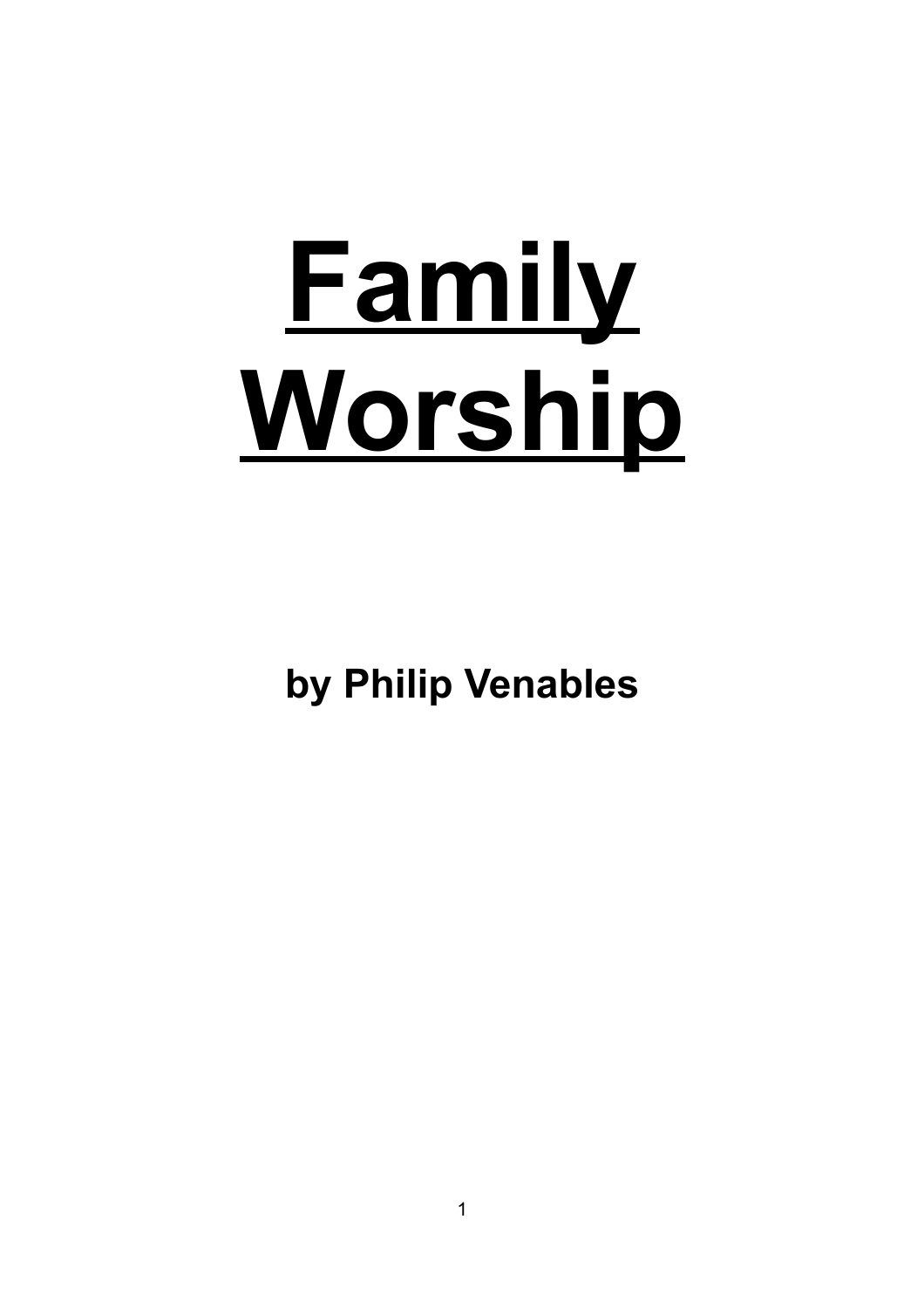We, as Christians, are called to engage in the appreciation of our God; we are called to worship. There are two particular areas which we tend to emphasise as being critically important in our worship; we worship God in church and and we worship God individually. However, there is an area for worship, which we tend to ignore and avoid, and that is in the family. There is a missing jewel in our worship and that missing jewel is "family worship".

When growing up in evangelical circles, I look back and perceive that the message given was one that it was good and beneficial to do family worship, but it did not really matter that much. The more I have thought about it, the more I have come to conclude that it is a vital part of Christian living. Accordingly, my goal in writing this article is to encourage everyone to ponder upon this vital ministry and how they can participate in it.

## **The Importance Of Family**

Let us get straight to the scriptures and see how important the family is to the LORD.

Psalm 78 :1-8 reads:

**My people, hear my teaching; listen to the words of my mouth. I will open my mouth with a parable; I will utter hidden things, things from of old– things we have heard and known, things our ancestors have told us. We will not hide them from their descendants; we will tell the next generation the praiseworthy deeds of the LORD, his power, and the wonders he has done. He decreed statutes for Jacob and established the law in Israel, which he commanded our ancestors to teach their children, so that the next generation would know them, even the children yet to be born, and they in turn would tell their children. Then they would put their trust in God and would not forget his deeds but would keep his commands. They would not be like their ancestors– a stubborn and rebellious generation, whose hearts were not loyal to God, whose spirits were not faithful to him.**

And in Joshua 24:15 we read this commitment of Joshua **But if serving the Lord seems undesirable to you, then choose for yourselves this day whom you will serve, whether the gods your ancestors served beyond the Euphrates, or the gods of the Amorites, in whose land you are living. But as for me and my household, we will serve the Lord.'**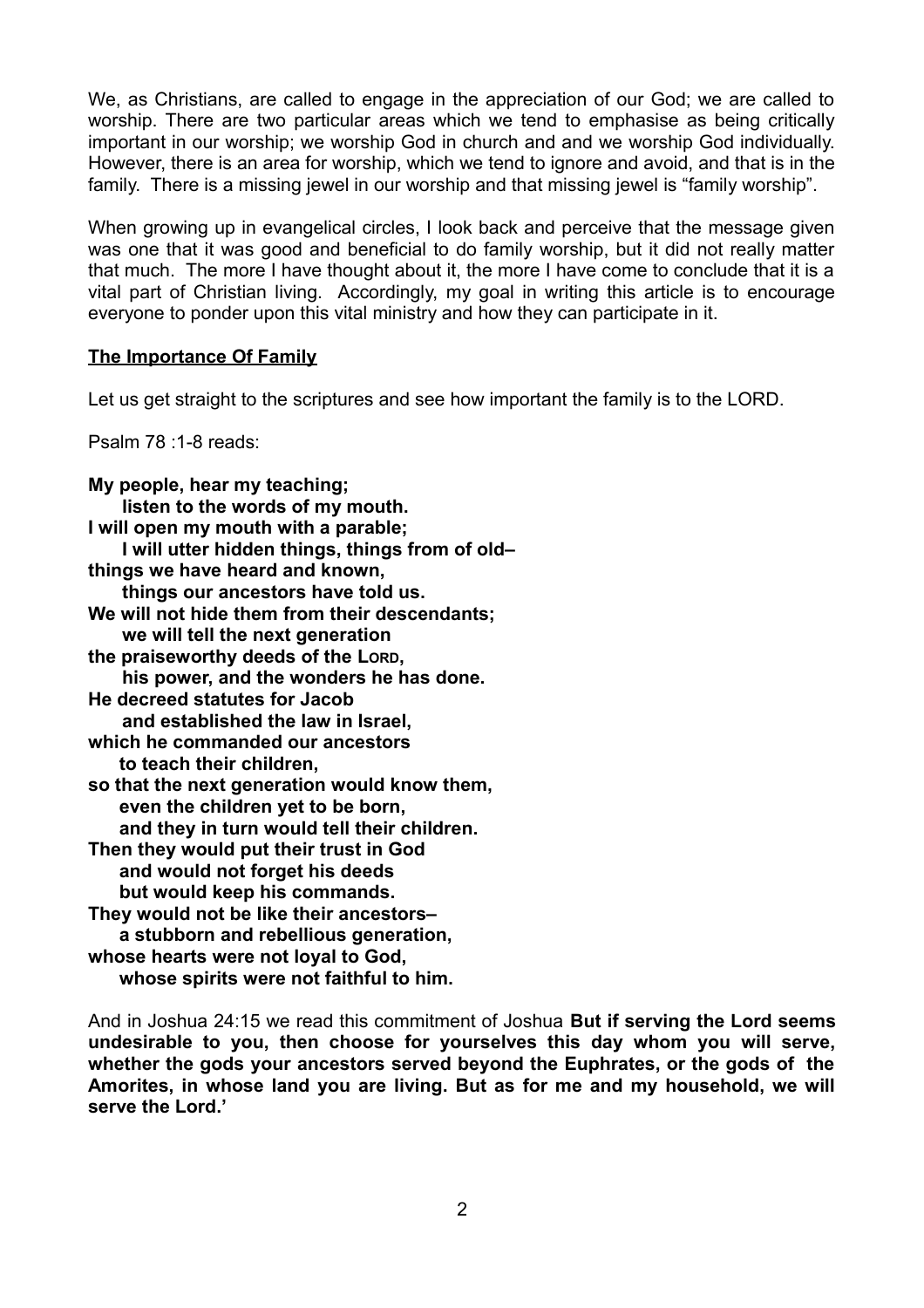As we consider these scriptures, we start to engage with the fact that God has a particular interest in families coming together to interact with Him. This is with the goal that His ways will be passed on to the next generation.

Joshua tells us not only of his own desire to serve the Lord, but the desire that his whole family would serve the LORD. In Psalm 78 David has this longing that the great teachings and truths of God will be passed on to the next generations. This would lead them to put their trust in God.

Immediately we are led to ask the question how will this passing on of the truth take place? How is it that households and oncoming generations will have an experience of God No doubt this should be happening in the normal happenings of family life. However, there should also be those times when the family draws together before God's throne to worship Him and hear from Him through His Word.

## **What Is It That We Are Considering?**

It is the drawing together of the family (household) to spend a time together acknowledging God. It involves a specific time when the Word of God is read, the praise of God is sung and prayer to God is made. It does not always have to include all of those things, but that is the normal expectation of what takes place when there is family worship.

In Joshua 24:24 the word serve has the idea of giving honour to someone; acknowledging their superiority and working for them. When we come together as families to worship God in the family we are doing Joshua 24:24 type activity.

#### **Why Family Worship?**

- 1. God has a particular interest in families and in Himself being known in families. We have already had a flavour of this in Psalm 78 and Joshua 24, but let us underline some of the pertaining issues:
	- The most fundamental unit of society as originally intended by God is the family. He determined that Adam and Eve were bound together so as to form a family unit, and that children were brought into that unit. When the family is going well, the church is going well and society is going well.
	- There is this interesting phrase in Ephesians 3:14-15: **For this reason I kneel before the Father, from whom every family in heaven and on earth derives its name.** Paul has been speaking about the wonderful way God works in forming a people for Himself in His church (see Eph. 3:1-13), and then he breaks out into this eulogising over God. It is as if God, by forming a people in the church, is doing that which is patterned after what He did in forming beings in heaven, and people on earth in families.

The church is the core unit for God working to glorify His Name and His Son on this planet. Church are to be formed to be like His original creation of gathering humans beings into families. Surely families then should be places like churches are meant to be, where the worship of God takes place.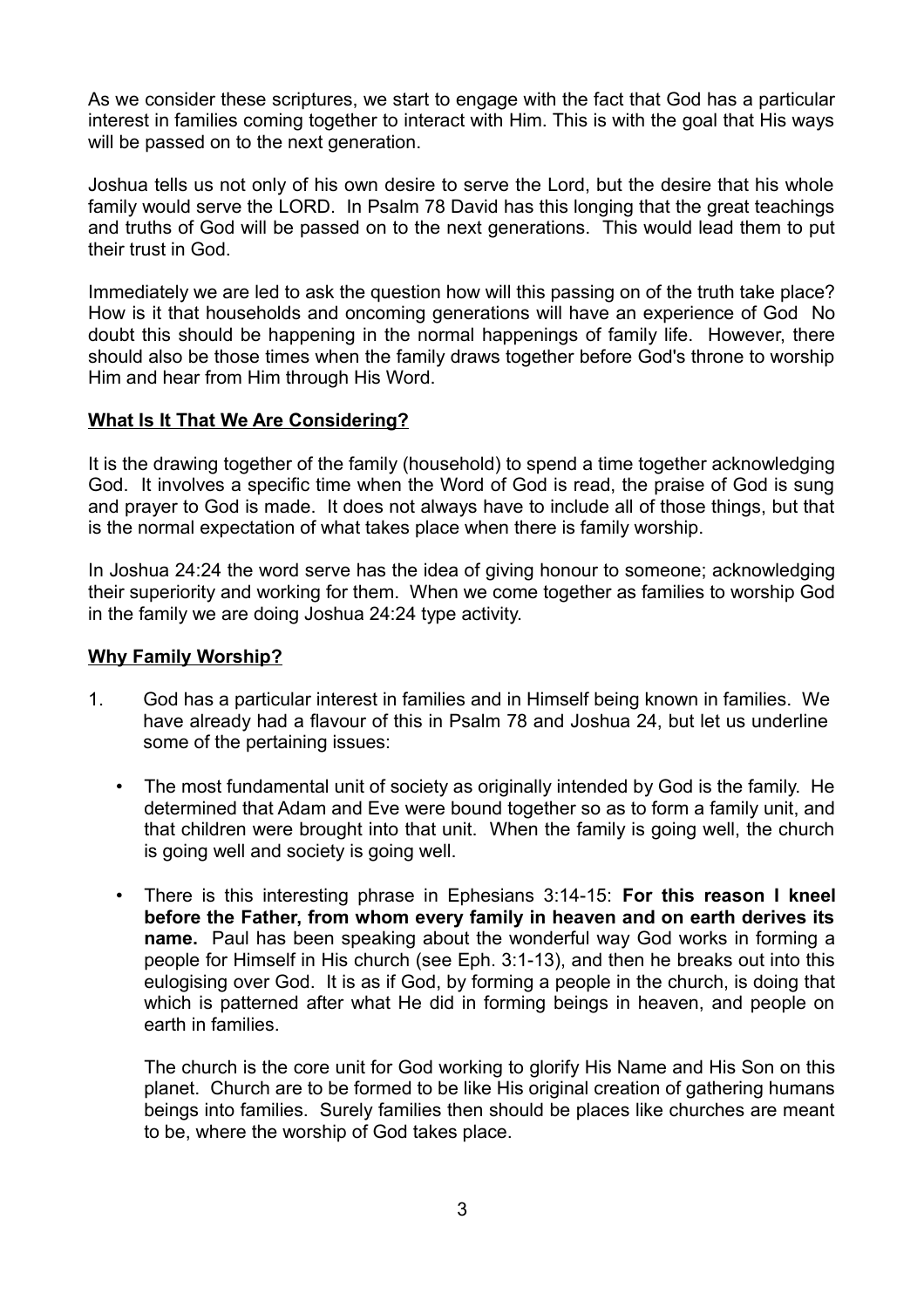• The Ephesians passage also introduces us into the theme about how there are families in heaven. In a sense the ultimate family is the trinity. God is known in trinity; Father, Son and Holy Spirit.

So a family when entering into family worship enters into something of the heavenly happenings of the ultimate family; that of God Himself.

- When God promised to bring blessing through Abraham He said **I will bless those who bless you, and whoever curses you I will curse and all peoples on earth will be blessed through you.** (Gen12:3). All groupings of peoples achieve a state of blessing through the seed connected back to Abraham, namely or Lord Jesus. God delights to work through groupings of people and one of those key groupings is the family. The Lord works His blessing through families. And blessed people should gather to worship together.
- Also we should listen to this verse concerning when God brings a time of blessing. **'At that time,' declares the Lord, 'I will be the God of all the families of Israel, and they will be my people.'** (Jer. 31:1). When the people of God are knowing the blessing of God they are knowing it in families, and so it should be for us. The blessings we have in Christ should be seen in our families.
- 2. Life is lived in families. Family worship gives the great link between the church and the individual. Jonathan Edwards, in his farewell sermon to his church in Northampton, Massachusetts said :- "*Every Christian family ought to be as it were a little church, consecrated to Christ, and wholly influenced and governed by His rules"*. So Christianity is not just out there at church or in here, in me, as an individual, it is to be displayed in the family. Family worship should not need to be argued for, it should be a normal part of all Christian families.
- 3. It shows our faith in the realities of life. Family worship gives a powerful testimony to Christianity being embedded in the realities of life.

We can all put on a show in our workplaces, communities, and even in church, but in the family we are who we are. In the family everyone sees everyone for who they are. When we are engaging in family worship we are showing that we want the Bible in the realities of life. We want to know God here. When parents gather their family for worship they are sending out a big message to their family. *"We want to honour God here"*, they are saying.

4. It enables you to fulfil the commandment about teaching your children the statutes of the faith. In Deuteronomy 6:7 we read the call of God to parents concerning his commandments to **Impress them on your children. Talk about them when you sit at home and when you walk along the road, when you lie down and when you get up.** 

When you have family worship you have an established means in family life whereby you can accomplish this. You are sitting down and you are turning to scripture. Some might say that we should just let it happen in the general flow of life. My response is that life tends to just flow past you and it tends not to happen. Regular organised family worship, in a sense, gives a trip wire which forces us to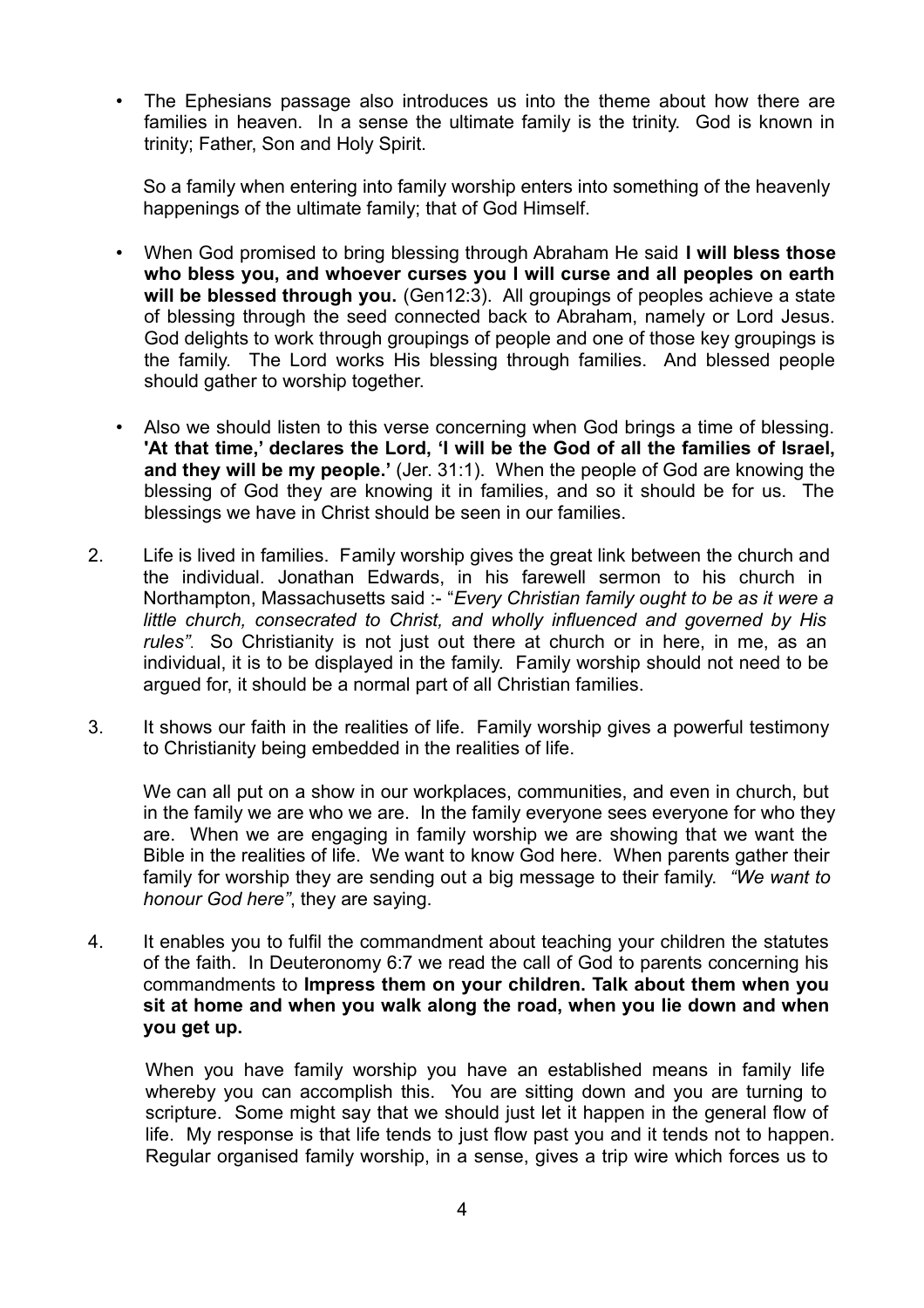be bringing the truth of God into our families. We should make every effort to make sure that family worship is an integral part of family life.

5. We should be thinking of our homes as places where disciples for Christ are being formed. *"If every family in every church got serious about making disciples in the home it would change our world."* (taken from Winfield Bevins, A quick guide to family worship).

We should not be thinking that disciples of Jesus just happen or that discipleship is the responsibility of the church. Through family worship children are taught the Word, but are also taught how to handle the Word. They should be also be taught how the Word relates to everyday life. This is disciple-making.

- 6. One of the most profound reasons why you will want to bring family worship into your family is because you passionately care about the spiritual welfare of your children. You want to take every opportunity to bring the Word into their lives. You also want them to know that you are praying for them. They will hear you pray for them. By having a time for God every day as a family you have eternity invading your daily life everyday. Accordingly every day they are reminded of the most important realities, that of God and eternity.
- 7. Simply and most profoundly it honours God. What does the first commandment say? Consider the Word from Matthew 22:35- 38 **One of them, an expert in the law, tested him with this question: 'Teacher, which is the greatest commandment in the Law?' Jesus replied: "Love the Lord your God with all your heart and with all your soul and with all your mind." This is the first and greatest commandment.** Every time we get together as a family to acknowledge God we are saying: *"you matter in a big way to us Lord"*. We are thereby keeping the first of the two summary commandments.

# **How?**

There are two key pole-stars that we should have in mind when we come to arranging and participating in family worship. These are:-

- **Engagement** We are to make sure that we engage with those who are participating in family worship. This requires thought and consideration. If you have younger ones there, then you must make sure that they can take-in and relate to, at least part of, what is happening in your worship time.
- **Energy** This particularly applies to the parents. If you do not approach family time with enthusiasm and a demonstrable commitment to it, then very likely the rest of the family will be somewhat 'turned off' by the whole experience.

Accordingly, with those two motivations driving us let us look at some of the details of how we arrange family worship.

You need to remember what you are doing. You are gathering as a group of people, of mixed backgrounds, abilities and spiritual situations, to come to worship God. So as you come to worship you are thinking about who is there and what you are doing.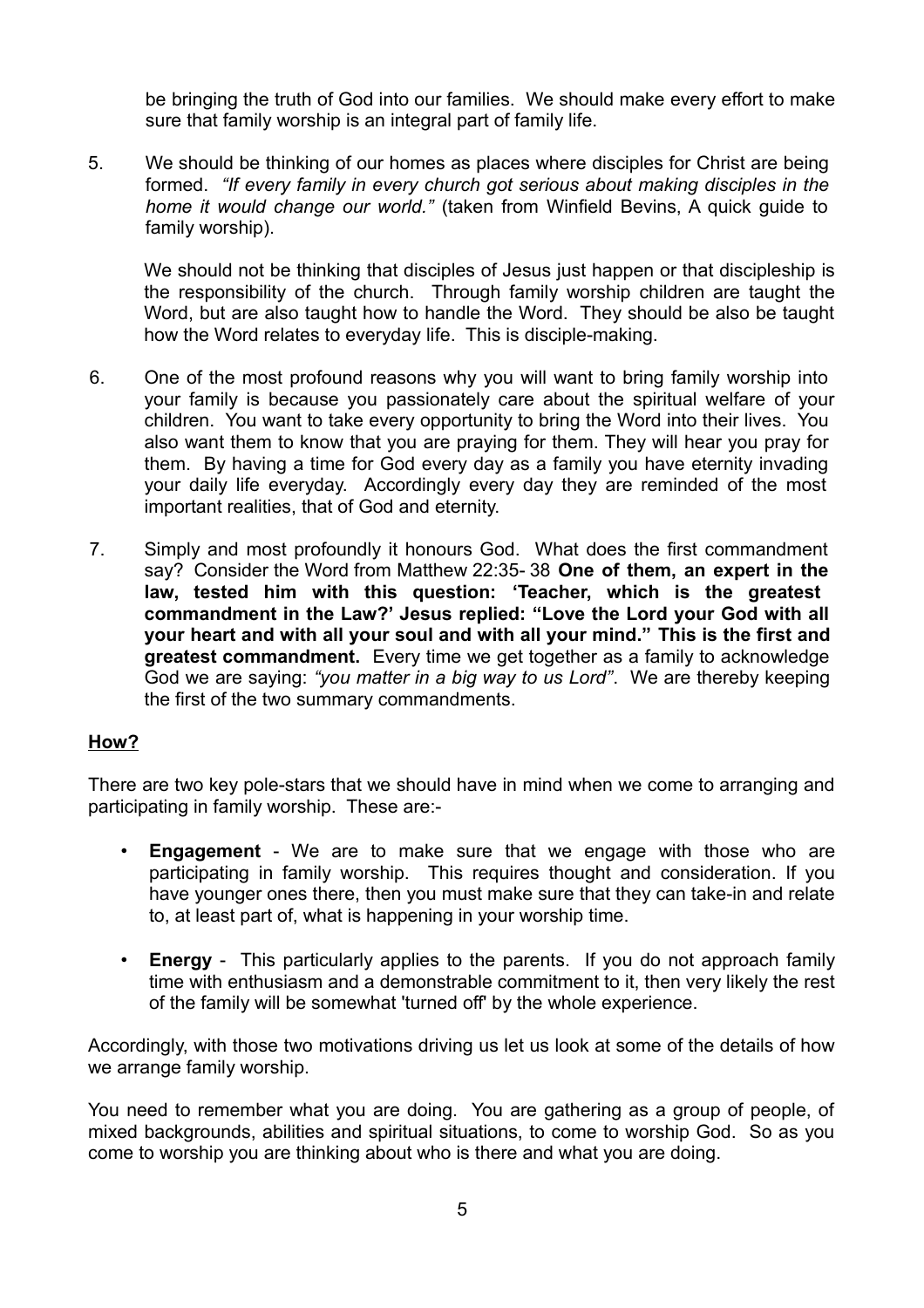You are there to worship God, but in such a way as is meaningful to those who are gathered. But what exactly do you do in family worship?

Two essential things would be to read scripture and to pray. I would say those are the basics. In reading scripture you have to seek to act appropriately for all who are gathered. So reading five chapters of Leviticus when there are those under eight years old there, is not likely to be wisest thing to do!

The way that family worship is conducted also depends upon the experience and gifting of the one leading the worship. If the head of the home is a new Christian, who is not used to leading worship then they must not make the arrangement and structure of the worship too demanding. Similarly, the family may be seeking to install family worship as a new thing in family life. In such a situation there must not be undue pressure exerted by doing too much. To start with, it is more than sufficient to read a few verses from Scripture with no comments and then have a prayer.

Comments can then be introduced as appropriate. Preparation before the worship time can be useful. The use of helps, such as a commentary or other resources are worth considering. These can be used as aids in preparation and/or in family worship itself. Ryles Expository Thoughts on the Gospels can still be most useful in giving helpful and understandable material. In seeking to develop the study of the word and worship of the Lord, it is good to think about asking questions of those present. Of course, in such a situation you need to remember that your questions should be of such a level as to be understandable by those present.

It is the Father who should take the lead. It is he who initiates. He is the leader in the house. He should gather everyone together so as to worship God. If there is no Father then the Mother has to take the lead, she gets everyone together.

So when should you do it? To which I reply: when is convenient in your household? It may be best in the morning or the evening. Think about what is best for your situation. Whenever, it is I would say thirty minutes is a maximum per day. However, you need to be aware that it is not the amount of time that matters, but effective time. In respect of the general arrangements it is good to think about making it regular and in the same place. Children respond well to this; they like things that are familiar. Family worship can then be built into being as part of their routine as it is established in the family routine.

It is important to be flexible In your arrangements. There may be times when people have commitments to get to. To frustrate those present through having an extended family time whilst they are committed to being elsewhere is unthoughtful. Moreover, it does not make it a time of worship, rather it becomes a time of annoyance for many. So be flexible.

Try to make sure that there are no disturbances. If you have your family worship times as a set routine in the arrangement of your family then everyone gets used to setting that time aside to be with the Lord. One tip is to not answer the phone during family worship.

We should always pray about our family worship that it would be used for the Lord's honour and glory and the blessing of those present.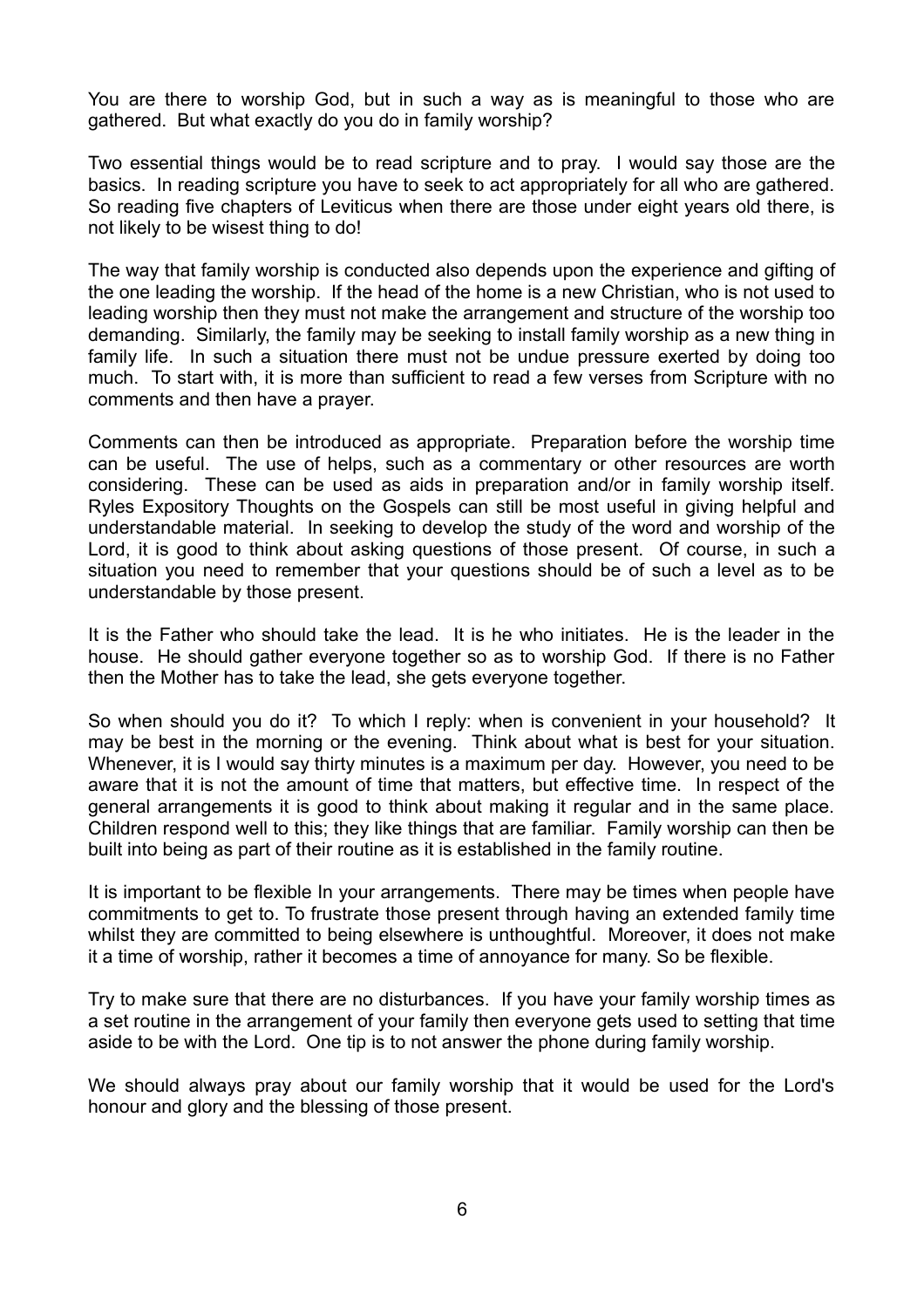Other things to think about doing are:-

- Singing. We are there to worship God and we have something to sing about. So it can be good to sing. If there no musical instruments have a go at singing without music.
- Do catechisms. These involve learning through 'Question and answer' booklets.
- Do memory verses. It is so good to get the scriptures into our minds.
- Follow prayer guides so as to direct your praying.

Here is the approach we broadly adopt as a family:-

- We set ourselves morning and evening on a Monday to Friday to engage in family worship.
- In the morning we do this whilst sat at the dining table but before we eat breakfast. We read a portion from the New Testament, sometimes with a brief comment, and then I lead in prayer.
- In the evening we generally have what we call "Family Time" after our evening meal. Here we read from the Old Testament. We also pray together. Sometimes we have open prayer; sometimes all six of us pray. We will sing on occasion.

# **Who should be involved?**

God is interested in households. The way Abraham took responsibility for those in his care is instructive to us.

**On that very day Abraham took his son Ishmael and all those born in his household or bought with his money, every male in his household, and circumcised them, as God told him. Abraham was ninety-nine years old when he was circumcised, and his son Ishmael was thirteen; Abraham and his son Ishmael were both circumcised on that very day. And every male in Abraham's household, including those born in his household or bought from a foreigner, was circumcised with him** (Gen. 17:23-27).

Abraham took responsibility for all those gathered in his care and so should we. Accordingly, I suggest that the whole of the household should be involved. Obviously there are exceptions; perhaps someone is ill, or people are out or away. In a sense, if there are just two in the house they are engaging in family worship. So children should be being born into a family where there is already family worship. There should not be a time when children have not known the family gathering together to worship the LORD together.

#### **Objections**

You might respond to all the detail above and say that *"I just can't do it!"* If that is the case then, I suggest, you have to think about how you are going to overcome this barrier. Here are a few thoughts:

- Get someone to help and guide you as regards to what you might do.
- Go to someone's home and see how they do their family worship. Also talk to others about it. You need to remember you do not have to do too much. One thought is to use what you plan to do for family study for your own quiet time.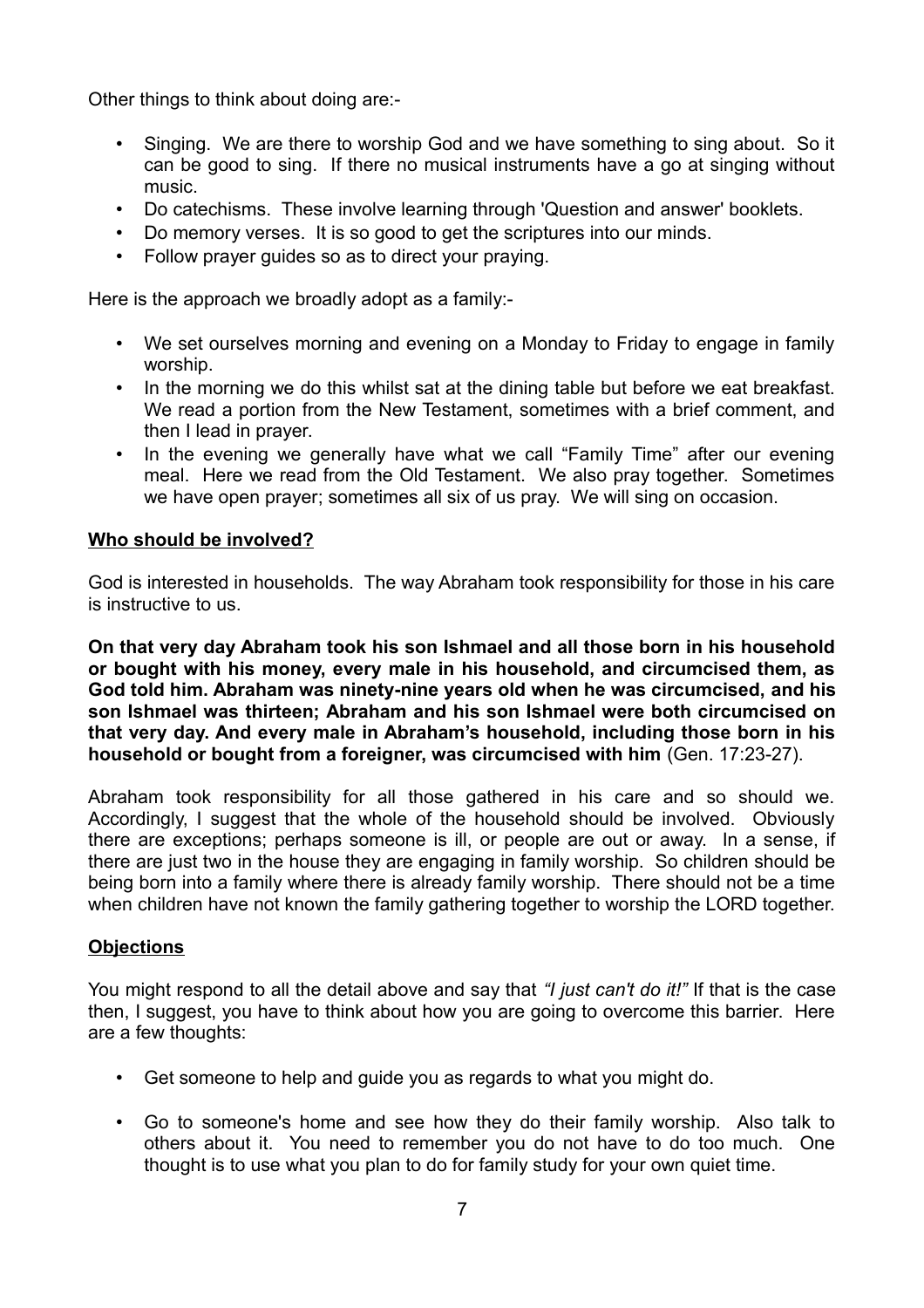- If you think that *"life is just too busy, I do not have time to do family worship"* then perhaps you need to trim things from your life. Family worship needs to have a priority. It is so very important for the life of your family, so put it high in your priorities. There is a phrase 'where-there-is-a-will-there-is-a-way' and this applies in worshipping together as a family. Accordingly, if say the Father is away a lot of the time or there are other eventualities, you may have to think "outside-of-the-box". Use Skype for example if that is a way to make things happen.
- Some might say that their children are too diverse in age. This raises issues as regards to being sensitive to those there. But remember that all can sing and all can listen to Word of God. But if you do have a yelling baby don't just carry on for the sake of it, because if no-one can hear you are achieving very little.

Finally here, as regards objections, may I say that not doing family worship can reveal your laziness and even lack of zeal for the LORD. You have to be Joshua-like and say: *"we are going to do it"*. And then get on with the hard work and see the benefits to be reaped. Which nicely leads us on to the benefits of family worship.

# **Benefits.**

- Your children are led to know that the honouring of God permeates the whole of your life. If you fail to have family worship you exist with a spiritual gap between the individual and church. Family worship fills that gap. There is worship not just in church and on your own, but as a family.
- You are showing your children that the Word of God matters to you. You need to remember that children learn so much by observation. So, for the youngest ones it may not be what they are actually learning, but it is the impressions that are being borne upon their souls that are so important. They know that the Word of God must mean a lot to you because you continually read it to them.
- Talking about spiritual things becomes a natural part of your family life. Interacting with the children through family worship gets them used to talking about the deep things of life and eternity. All this helps in the developing of a natural close relationship of the parents with the children in which spiritual things are a part.
- You are training your children to be able to benefit from the corporate worship of the people of God in Church. They learn to sit and listen. Moreover through the family worship experience singing is not thought of as a "cringe thing"! Rather, it is something that happens naturally.
- You are covering so many things in the Bible as you go through the Scriptures naturally. Accordingly, their minds are being formed in a biblical way. Biblical themes are permeating their thinking.
- You develop a good conscience before that Lord in that you are fulfilling your biblical mandate. In this, the words of Ephesians 6:4 are pertinent **Fathers, do not exasperate your children; instead, bring them up in the training and instruction of the Lord.** You are bringing them up in His training and instruction by having family worship.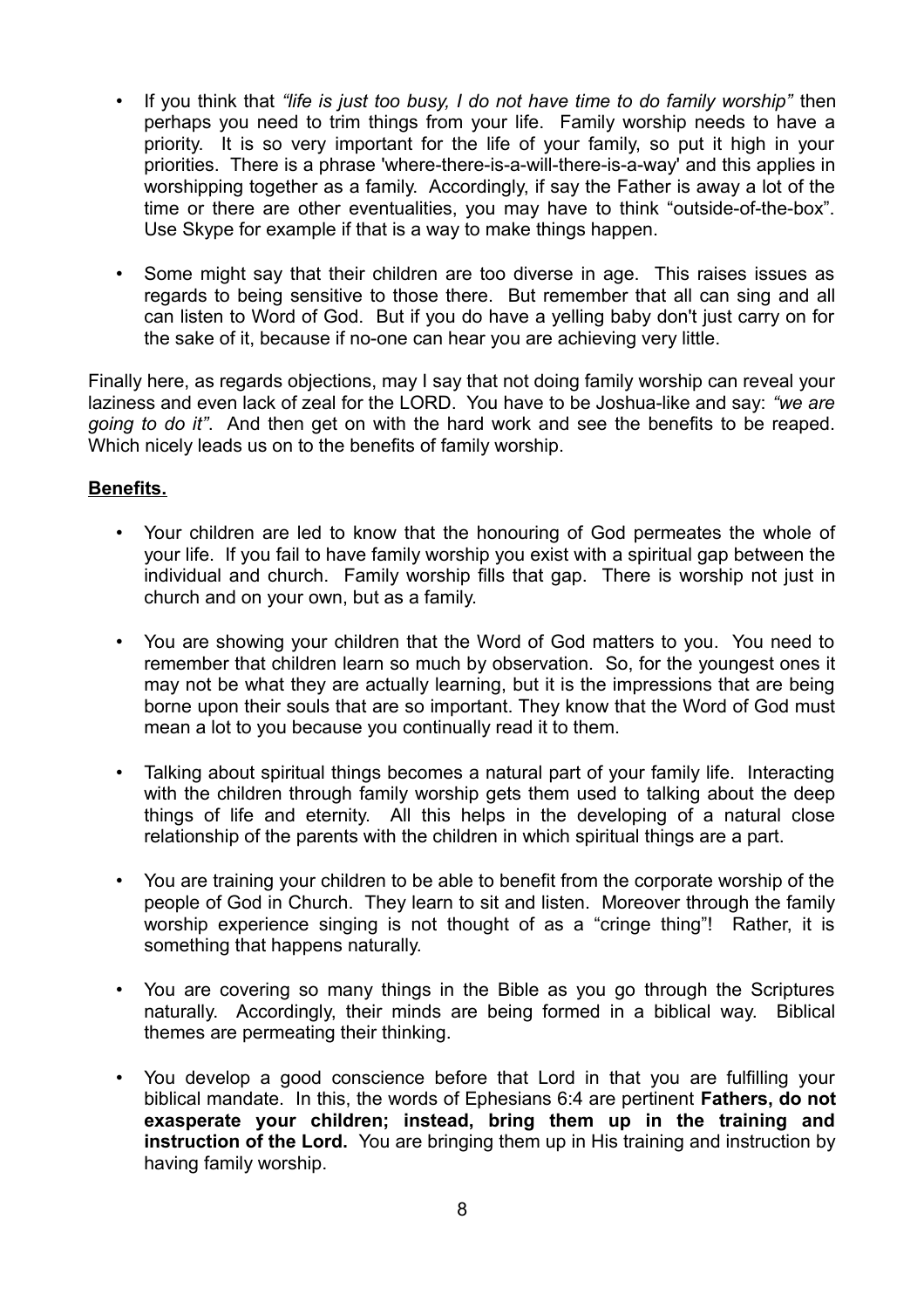- You are kept alert as regards to your own godliness. You are "up-close-andpersonal" with the Word of God, and your children are onlookers. They will soon detect any hypocrisy. So you are forced to repent of your sin. Spiritually your life before God is not just a personal thing, neither is it just a church thing. Rather, it is a very real thing in the nitty-gritty of life as it is expressed in the family.
- Family worship keeps the family together. The family is brought together before God. There is something binding in the purposes of God, in studying the Word and praying together.
- There is a great protection in it all because you are bringing your family under the shadow of the Lords' protective care through family worship. Thomas Brooks said. *'A family without prayer is like a house without a roof'.* Your family is left very vulnerable if there is no collective praise.
- You are preparing the next generation for knowing the Lord and serving Him. Here we go back to Psalm 78 and God's great call to pass on the baton of grace to the next generation. Family Worship is a crucial facet of that. So many children from Christian families do not go on for the Lord; I am left wondering if this is because there is no family worship in the home.
- The father re-enforces his lead in the family. This is not in a forced way, but it is in a natural and real way. The father is seen to be the head. It is he who simply says "let us come together for family-time" or whatever phrase is used in your family. He organises, and the family forms around that. The wife is at his side. The children are comfortable under their protector-ship. This all provided a particular way in which the father can gently, but in a real way establish his authority in the family. He is the leader after all. To quote Joel Beeke: *As goes the father so goes the home and so goes the church.*
- It encourages the children who are in Christ to speak of Him. They are used to speaking about Him before others.
- Through family worship the family is taught that Christianity is not just about adopting some moral framework in to our lives, it is about being worshippers of the true and living God. **Yet a time is coming and has now come when the true worshippers will worship the Father in the Spirit and in truth, for they are the kind of worshippers the Father seeks. God is spirit, and his worshippers must worship in the Spirit and in truth** (John 4:23-24) is the Word of our Saviour. Family worship helps us to make those worshippers.
- The family is bound together around common knowledge. Each are hearing the same things. Therefore there is a sense of collective identity. Each has heard the same thing.
- It means we are not always fire fighting issues. The Word is dealing with things before they arise. The family are being taught the truth. Through the Word the parents are teaching the children what behaviour is pleasing to God. But the parents should never forget that they are under the Word as well.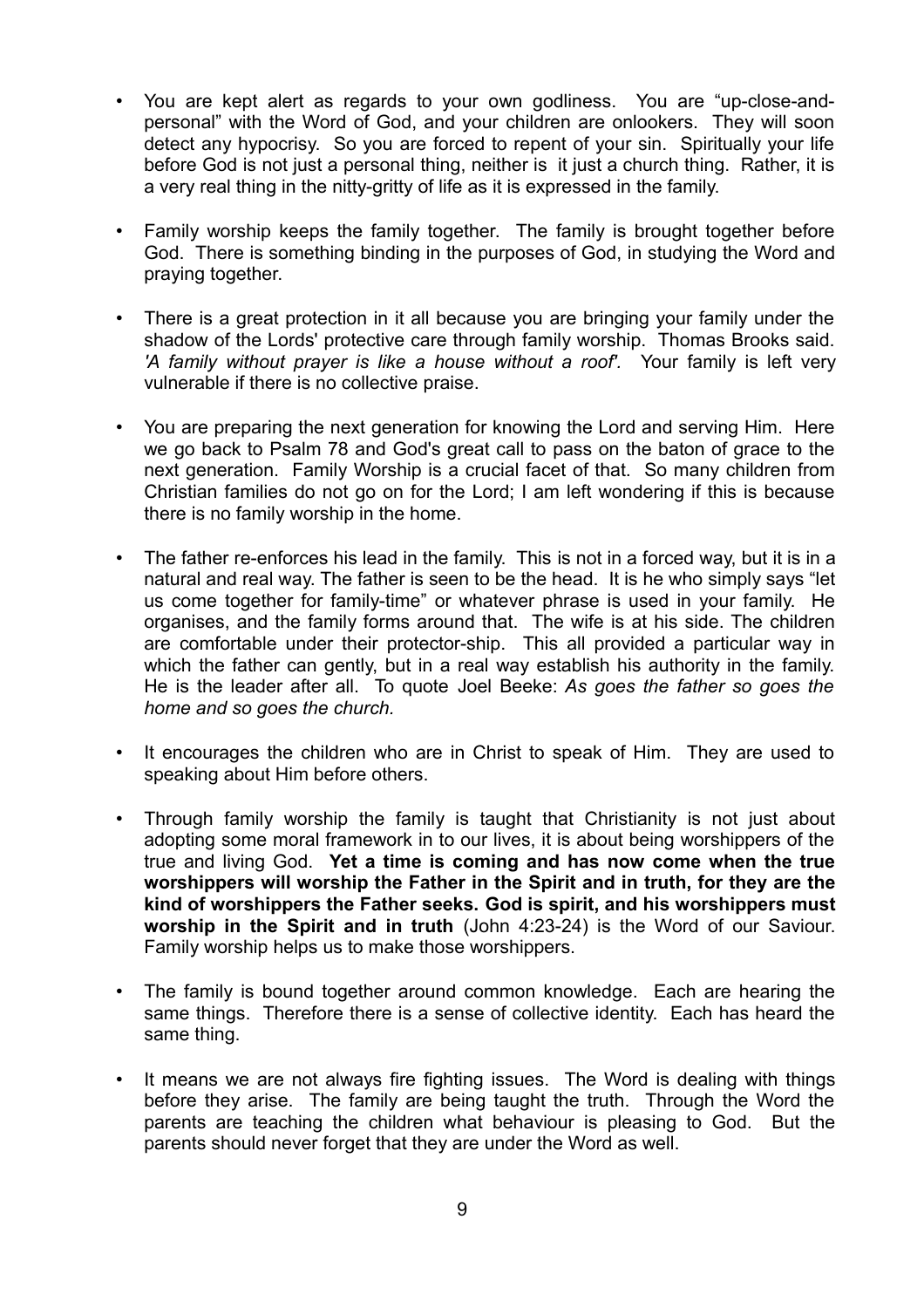- Teaches humility. Sometimes you will be asked something by the children and you will not know the answer. Whereupon you have to say something like *"I do not know, let's seek to find out."*
- Family worship helps the home to be centred on Christ. As you are unfolding the truth of God's Word you are unfolding the ways of God's grace into the lives of the children. And such grace focusses on our Saviour. **You know the grace of our Lord Jesus Christ, that though he was rich, yet for your sake he became poor, so that you through his poverty might become rich** (2 Cor. 8:9) is how Paul represents the grace demonstrated in and through our Saviour. What an opportunity is provided through gathering the family together around the Word and around the Lord to introduce them to our beautiful Saviour.

#### **Conclusion**

Lets us conclude with some remarks to coalesce all that we have been considering regarding this great subject of family worship.

- God is supremely interested in passing things on to the next generation. Are we so interested?
- Life is passing away! Are we praying for and longing for the ongoing work of God on this earth. Read through the beginning of 1 Chronicles and see how as the generations passed away, new generations were raised up and established. What are we doing to pass on the baton of grace?
- What better way is there for children to get used to reading than in reading the Word of God as a family. We as a family normally "read round" with each of us reading a verse. For the younger ones we have started off by giving them an easy verse, gradually they become part of the reading.
- As I look back I wish had had done more to encourage the developing of this ministry in the Church. It is so vital for seeing the faith established among us.
- When Richard Baxter saw great transformation of the community in Kidderminster in seventeenth century, one of the key motors for this change was the widespread adoption of family worship among the people.
- In recent times family worship has been the missing jewel in the life of the people of God. Happily, I think there is now more interest in it as people realise its value.
- It is my observation that where families are found worshipping the Lord together the children have gone on to serve the Lord and live for Him. They have seen that God is real in the home and God has used this for their good.
- It is no good just expecting the church to train our children in the ways of God. No, God gives children into families.